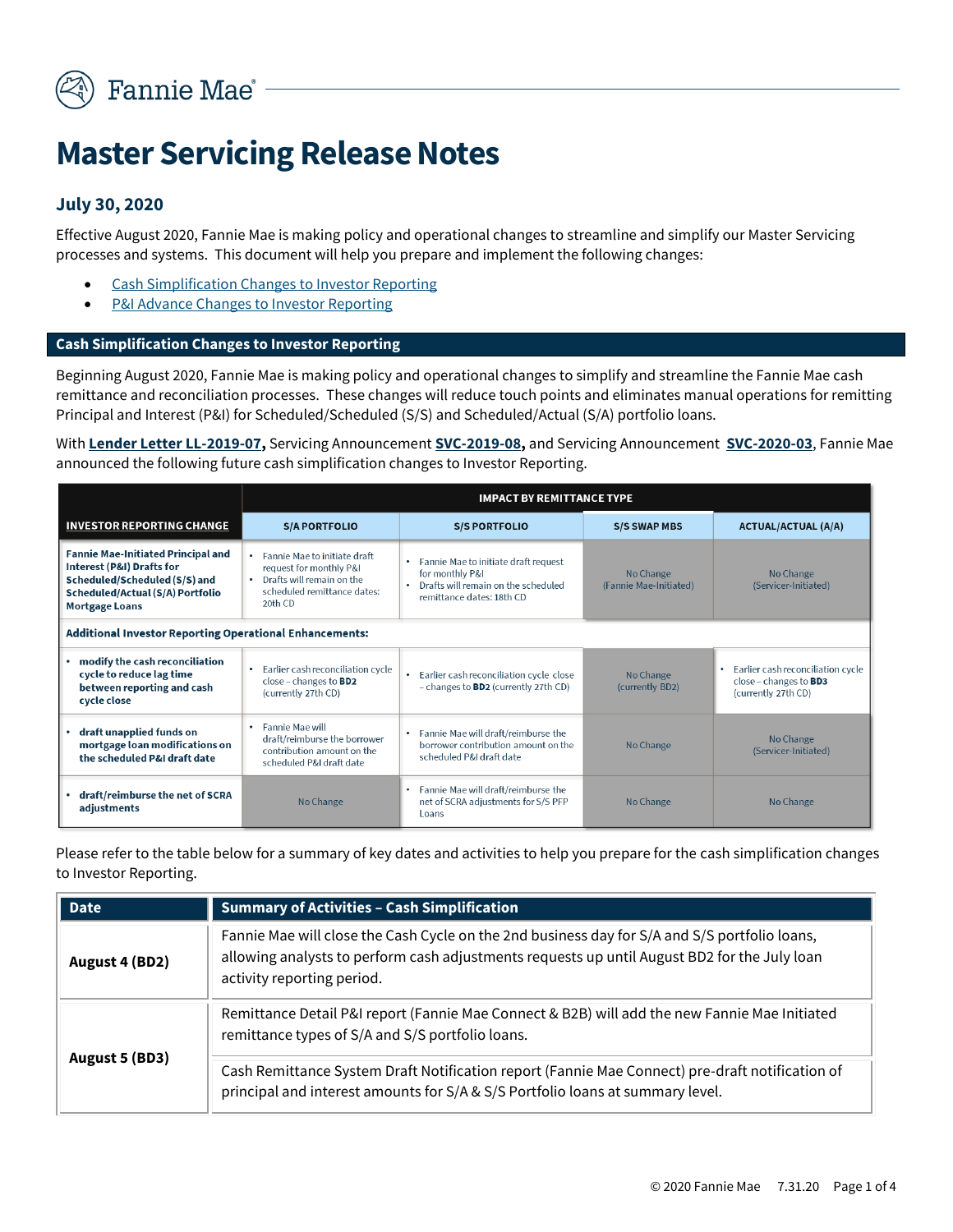

| <b>Date</b>      | <b>Summary of Activities - Cash Simplification</b>                                                                                                                                                                                                                                    |  |  |
|------------------|---------------------------------------------------------------------------------------------------------------------------------------------------------------------------------------------------------------------------------------------------------------------------------------|--|--|
|                  | Remittance Detail - Cash Adjustments Report (new B2B) with loan level adjustment details for<br>remittance types of S/A and S/S portfolio loans.                                                                                                                                      |  |  |
|                  | Fannie Mae will close the Cash Reconciliation Cycle on the 3rd business day for Actual/Actual (A/A)<br>portfolio loans allowing analysts to perform cash adjustment requests to clear out shortages and<br>surpluses up until August BD3 for the July loan activity reporting period. |  |  |
|                  | Accepted Transactions Report on Fannie Mae Connect will have data for only Actual/Actual (A/A)<br>portfolio loans for the first time.                                                                                                                                                 |  |  |
| <b>August 10</b> | New Cash Position P&I Draft Summary in LSDU, new Cash Position P&I Details Download, new Cash<br>Position Adjustment Details Download for S/A and S/S portfolio loans (LSDU).                                                                                                         |  |  |
| <b>August 18</b> | Fannie Mae to initiate P&I draft for the first time for S/S portfolio loans.                                                                                                                                                                                                          |  |  |
| <b>August 20</b> | Fannie Mae to initiate P&I draft for the first time for S/A portfolio loans.                                                                                                                                                                                                          |  |  |

For comprehensive guidance on these changes, please review the following materials:

- For details on process changes and a summary of Fannie Mae Report changes in Fannie Mae Connect and SURF™, please refer to: **Fannie Mae Process Requirements - [Future Cash Simplification Changes to Investor Reporting](https://singlefamily.fanniemae.com/media/16931/display)**
- For information on the key milestones and activities required to implement these changes, please refer to: **[Fannie Mae](https://singlefamily.fanniemae.com/media/22231/display)  Transition Guide - [Future Cash Simplification Changes to Investor Reporting](https://singlefamily.fanniemae.com/media/22231/display)**
- For details on data attribute changes to the Remittance P&I Detail Report, please refer to: **[Fannie Mae Report](https://singlefamily.fanniemae.com/media/22296)  Specification – [Future Cash Simplification Changes to Investor Reporting](https://singlefamily.fanniemae.com/media/22296)**
- For a list of frequently asked questions related to these changes, please refer to: **[Fannie Mae FAQs-Future Cash](https://singlefamily.fanniemae.com/media/16936)  [Simplification Changes to Investor Reporting](https://singlefamily.fanniemae.com/media/16936)**

#### **P&I Advance Changes to Investor Reporting**

With **Lender [Letter LL-2020-02](https://singlefamily.fanniemae.com/media/document/pdf/lender-letter-ll-2020-02-impact-covid-19-servicing)** (updated April 29, 2020) and **[Lender Letter LL-2020-08](https://singlefamily.fanniemae.com/media/document/pdf/lender-letter-ll-2020-08-servicer-principal-and-interest-requirements-change)**, Fannie Mae announced that effective with the August 2020 remittances (for the July 2020 loan activity), Fannie Mae will discontinue servicer advances of scheduled remittances of P&I payments for delinquent S/S remittance type mortgage loans (delinquency advances) after **four consecutive missed monthly payments** for mortgage loans serviced under the special servicing option

These changes will provide servicers with:

- financial relief, thus reducing liquidity risk associated with uncertain delinquent loan volumes;
- minimal disruption to existing investor reporting requirements; and
- new data and reports that offer data transparency and enhance cash position reconciliation.

Please refer to the table below for a summary of key dates and activities to help you prepare for the P&I Advance changes to Investor Reporting.

| <b>Date</b>    | Summary of Activities - P&I Advance Changes                                                                                                                                                                                                                  |  |  |
|----------------|--------------------------------------------------------------------------------------------------------------------------------------------------------------------------------------------------------------------------------------------------------------|--|--|
| August 4 (BD2) | Upon close of July loan reporting cycle, Fannie Mae will place all eligible S/S remittance type<br>mortgage loans that are 120 or more days delinquent in a Loan Stop Advance Status Type and<br>reflect August 1, 2020 as the Loan Stop Advance Start Date. |  |  |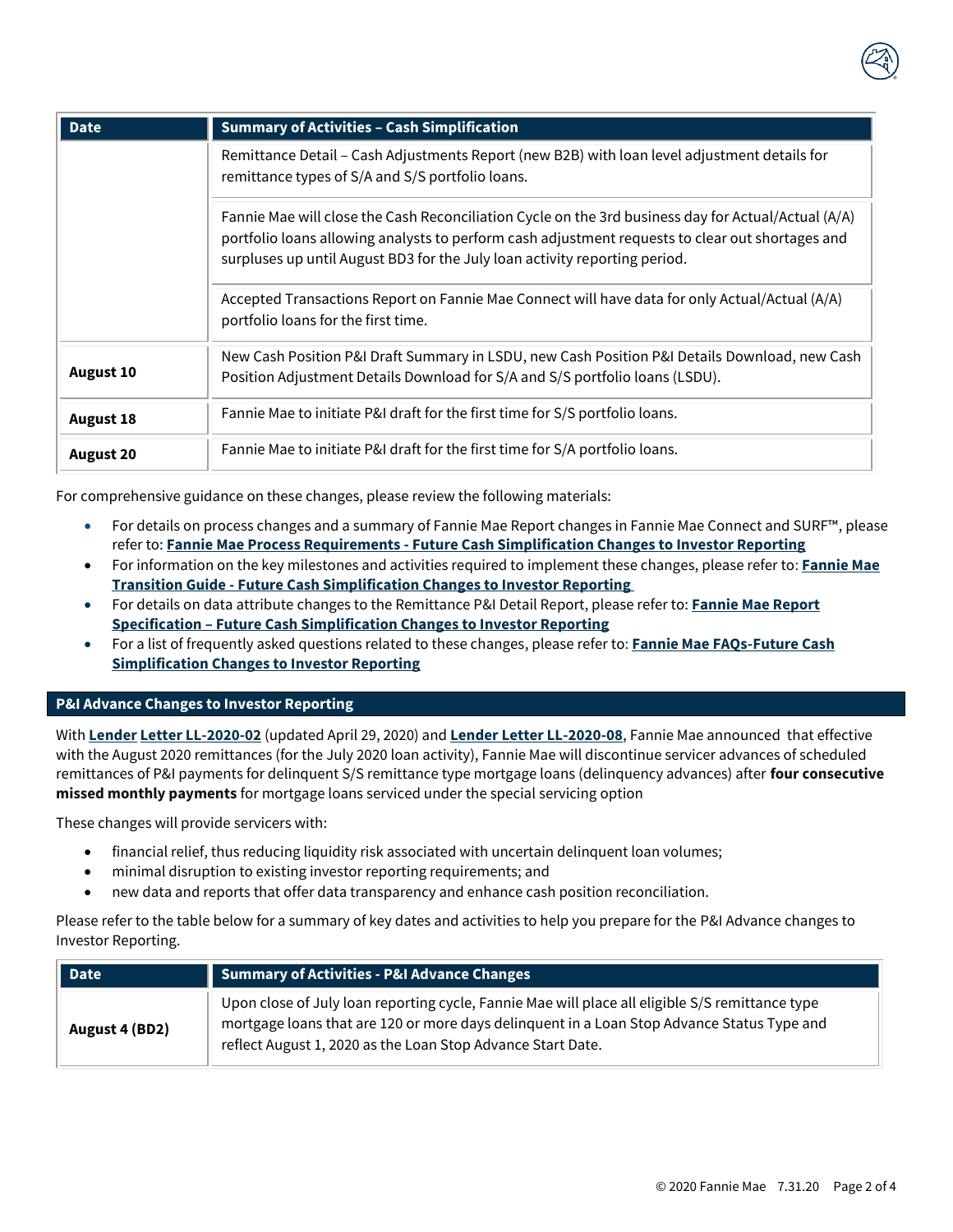

| <b>Date</b>       | <b>Summary of Activities - P&amp;I Advance Changes</b>                                                                                                                                                                                                                                                                                                          |
|-------------------|-----------------------------------------------------------------------------------------------------------------------------------------------------------------------------------------------------------------------------------------------------------------------------------------------------------------------------------------------------------------|
| August 5 (BD3)    | Remittance Detail P&I report (Fannie Mae Connect & B2B)- will display P&I amounts as 0 for eligible<br>S/S remittance type loans in the Stop Delinquency Advance process.                                                                                                                                                                                       |
|                   | Cash Remittance System Draft Notification report (Fannie Mae Connect) will reflect the net principal<br>and interest amount to be drafted at the 9-digit seller/servicer number level for S/S portfolio loans.<br>Fannie Mae will not draft principal and interest on eligible S/S portfolio loans in the Stop<br>Delinquency Advance process.                  |
|                   | MBS P&I Draft Notification report (Fannie Mae Connect)- will reflect the net principal and interest<br>amount to be drafted at the 9-digit seller/servicer number level for S/S SWAP MBS loans. Fannie<br>Mae will not draft principal and interest on eligible S/S SWAP MBS loans in the Stop Delinquency<br>Advance process.                                  |
| August 6 (BD4)    | Stop Advance Adjustment Detail August Draft Report (one-time report) will be available in Fannie<br>Mae Connect only in the month of August detailing the key data attributes for eligible S/S loans in<br>the Stop Delinquency Advance process.                                                                                                                |
| <b>August 18</b>  | Fannie Mae will not draft principal and interest on eligible S/S SWAP MBS loans and eligible S/S<br>portfolio loans in the Stop Delinquency Advance process.                                                                                                                                                                                                    |
| <b>August 24</b>  | Servicers can access enhanced Cash Position P&I Summary in LSDU, enhanced Cash Position P&I<br>Details Download, enhanced Cash Position Adjustment Details Download, and enhanced LAR 96<br>Exception Search Results in LSDU which will include S/S SWAP loans and other key data attributes<br>for eligible S/S loans in the Stop Delinquency Advance process. |
| September 3 (BD3) | Enhanced Remittance Detail P&I (Fannie Mae Connect & B2B) and enhanced Remittance Detail -<br>Cash Adjustments Report (B2B) to include key attributes related to Stop Delinquency Advance<br>Process.                                                                                                                                                           |

For comprehensive guidance on these changes, please review the following materials:

- For details on eligibility criteria and process changes, please refer to: **[Fannie Mae Process Requirements -](https://singlefamily.fanniemae.com/media/16931/display) P&I Advance [Changes to Investor Reporting](https://singlefamily.fanniemae.com/media/16931/display)**
- For information on the key milestones and activities required to implement these changes, please refer to: **[Fannie Mae](https://singlefamily.fanniemae.com/media/23586/display)  Transition Guide – [P&I Advance Changes to Investor Reporting](https://singlefamily.fanniemae.com/media/23586/display)**
- To review the data attributes for existing and new reports in Fannie Mae Connect and B2B, as well as changes to LSDU, please refer to: **Fannie Mae Report Specifications – [Servicing P&I Advance Changes to Investor Reporting](https://singlefamily.fanniemae.com/media/document/xlsx/servicer-pi-advances-solution-changes-reports-specifications)**
	- o New reports include: Stop Advance Adjustment Detail August Draft Report (One-Time for August only), Schedule/Schedule & Schedule/Actual Cash Position Summary, Schedule/Schedule & Schedule/Actual Cash Position P&I Detail, Schedule/Schedule & Schedule/Actual Cash Position Adjustment Detail and LAR 96 Exception Search downloads.
	- o Enhanced reports include: new data elements in support of Servicer P&I Advance Solution Changes; Remittance Detail – Cash Adjustments Report (B2B- Introduced with Cash Simplification Changes) and Remittance Detail P&I (B2B & Fannie Mae Connect)
- For a list of frequently asked questions related to these changes, please refer to: **[Fannie Mae FAQs-P&I Advance](https://singlefamily.fanniemae.com/media/document/pdf/servicer-principal-and-interest-pi-advances-solution-frequently-asked-questions)  [Changes to Investor Reporting](https://singlefamily.fanniemae.com/media/document/pdf/servicer-principal-and-interest-pi-advances-solution-frequently-asked-questions)**